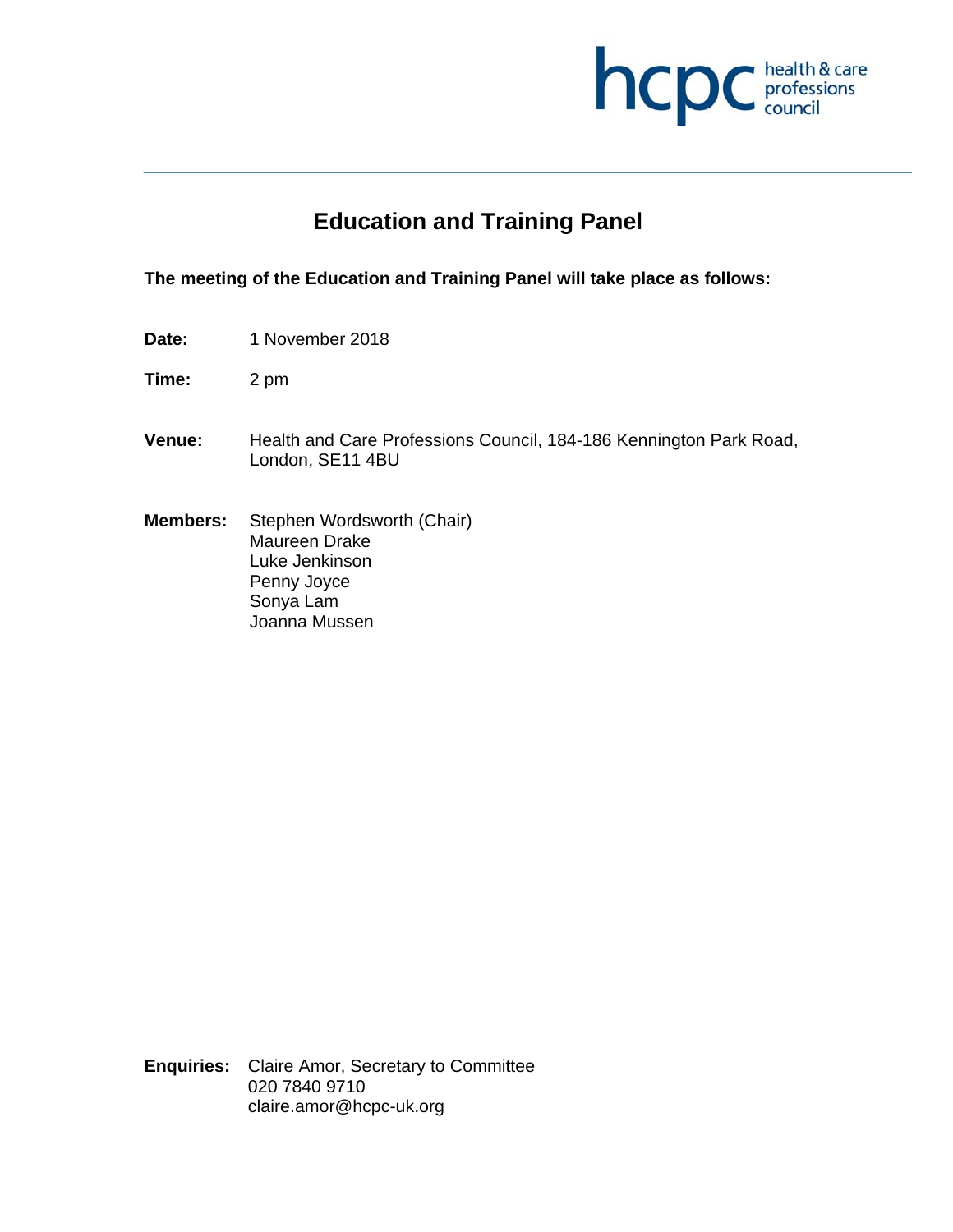Public Agenda

| 1.               | Apologies for absence                                                                                     | verbal      |
|------------------|-----------------------------------------------------------------------------------------------------------|-------------|
| $\overline{2}$ . | Declarations of conflicts of interest                                                                     | verbal      |
| 3.               | Programme approval                                                                                        |             |
|                  | a. Programmes in respect of which approval /<br>ongoing approval is recommended without<br>conditions:    | none        |
|                  | b. Programmes in respect of which approval /<br>ongoing approval is recommended subject<br>to conditions: | enclosure 1 |

| No. | EP.<br>code | <b>Education provider</b> | <b>Programme name</b>                                                               | <b>Mode of</b><br>study | <b>Assessment</b><br>ref. |
|-----|-------------|---------------------------|-------------------------------------------------------------------------------------|-------------------------|---------------------------|
|     | <b>BOL</b>  | The University of Bolton  | <b>BSc (Hons) Operating</b><br><b>Department Practice</b>                           | FT (Full time)          | APP01936                  |
| ⌒   | <b>BOL</b>  | The University of Bolton  | Degree Apprenticeship for<br><b>Operating Department</b><br>Practitioners - Level 6 | FI X<br>(Flexible)      | APP01939                  |

| c. Programmes in respect of which approval /<br>ongoing approval is recommended subject to<br>conditions, where the education provider has<br>made observations on the report | none |
|-------------------------------------------------------------------------------------------------------------------------------------------------------------------------------|------|
| Programmes previously recommended for                                                                                                                                         | none |

### d. **Programmes previously recommended for** none **approval / ongoing approval subject to conditions which have been determined to be met\*:**

*\* The executive has received confirmation, in respect of each of the following programmes, that the visitors are satisfied the conditions in the original visitors' report have been met. The visitors are therefore recommending to Committee that the programmes meet/continues to meet the standards of education and training. Individual reports are not routinely published with the papers.* 

#### 4. **Annual monitoring**

a. **Programmes which have been subject to an** none **annual monitoring audit for which ongoing approval is recommended:**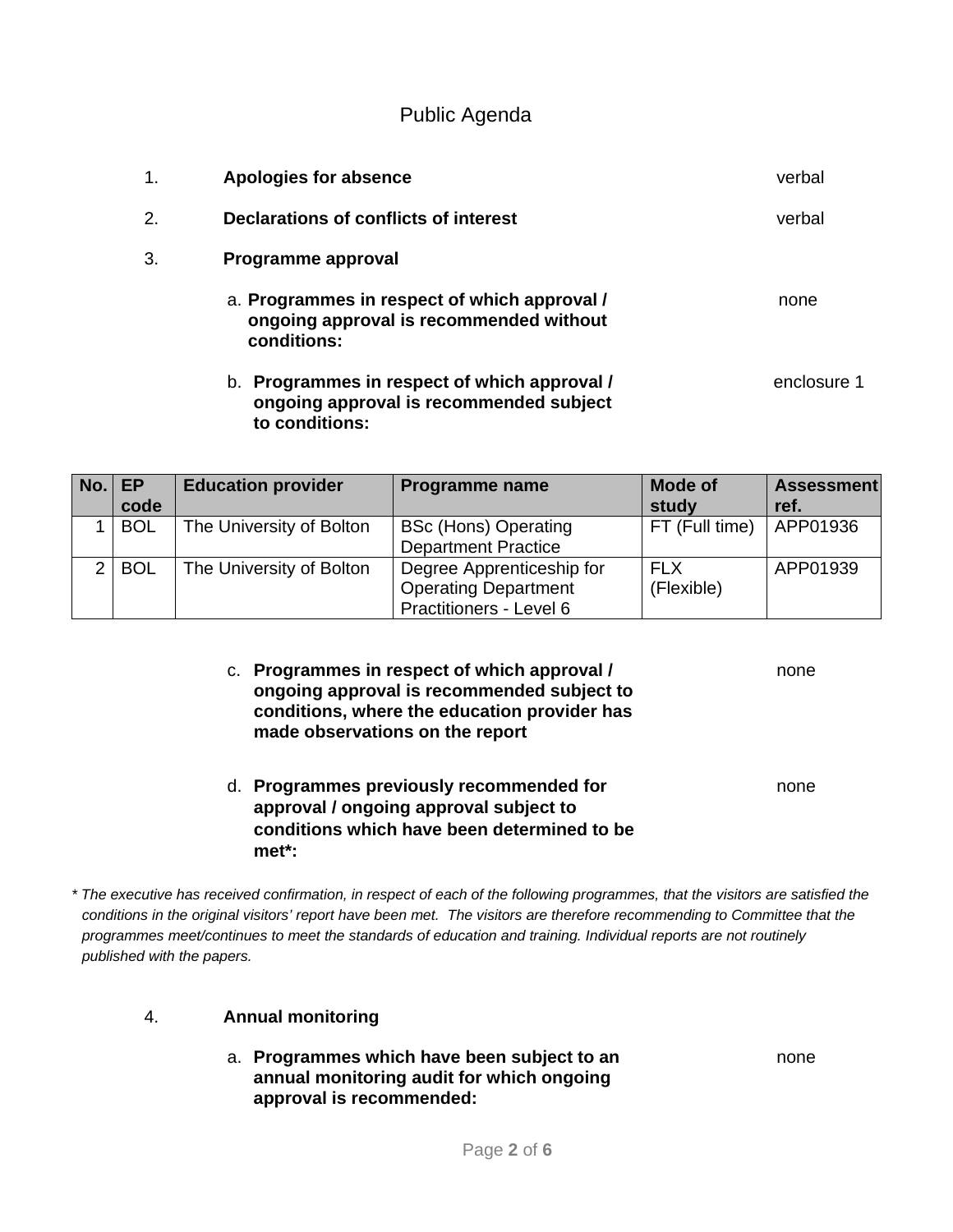| b. Programmes which have been subject to an   | none |
|-----------------------------------------------|------|
| annual monitoring audit for which an approval |      |
| visit is recommended:                         |      |

#### c. **Programmes which have submitted annual** verbal **monitoring declarations\* which panel are asked to note and confirm ongoing approval:**

*\* The executive has received signed annual monitoring declarations in respect of the following programmes. Individual declarations are not routinely published with the papers.* 

| No.            | <b>EP</b><br>code | <b>Education provider</b>                                                                           | <b>Programme name</b>                                          | <b>Mode of study</b>              | <b>Assessment</b><br>ref. |
|----------------|-------------------|-----------------------------------------------------------------------------------------------------|----------------------------------------------------------------|-----------------------------------|---------------------------|
| 1              | <b>BNU</b>        | <b>Buckinghamshire New</b><br>University                                                            | <b>Graduate Certificate Non-</b><br><b>Medical Prescribing</b> | PT (Part<br>time)                 | AM08004                   |
| $\overline{2}$ | <b>BNU</b>        | <b>Buckinghamshire New</b><br>University                                                            | Postgraduate Certificate Non-<br><b>Medical Prescribing</b>    | PT (Part<br>time)                 | AM08005                   |
| 3              | <b>CAR</b>        | <b>Cardiff University</b>                                                                           | Postgraduate Certificate in<br><b>Non-Medical Prescribing</b>  | PT (Part<br>time)                 | AM08015                   |
| 4              | <b>CAR</b>        | <b>Cardiff University</b>                                                                           | <b>BSc (Hons) Operating</b><br><b>Department Practice</b>      | FT (Full time)                    | AM08017                   |
| 5              | <b>CAR</b>        | <b>Cardiff University</b>                                                                           | <b>BSc (Hons) Occupational</b><br>Therapy                      | FT (Full time)                    | AM08018                   |
| 6              | <b>CAR</b>        | <b>Cardiff University</b>                                                                           | Pg Dip Occupational Therapy                                    | FTA (Full<br>time<br>accelerated) | AM08019                   |
| $\overline{7}$ | <b>CAR</b>        | <b>Cardiff University</b>                                                                           | <b>BSc (Hons) Physiotherapy</b>                                | FT (Full time)                    | AM08020                   |
| 8              | <b>CAR</b>        | <b>Cardiff University</b>                                                                           | <b>BSc (Hons) Diagnostic</b><br>Radiography and Imaging        | FT (Full time)                    | AM08022                   |
| 9              | <b>CAR</b>        | <b>Cardiff University</b>                                                                           | Post Graduate Certificate in<br><b>Non-Medical Prescribing</b> | PT (Part<br>time)                 | AM08023                   |
| 10             | <b>CMU</b>        | Cardiff Metropolitan<br><b>University</b>                                                           | <b>BSc (Hons) Human Nutrition</b><br>and Dietetics             | FT (Full time)                    | AM08044                   |
| 11             | <b>INA</b>        | Institute of Arts in<br><b>Therapy and Education</b><br>(validated by University of<br>East London) | <b>MA Integrative Arts</b><br>Psychotherapy                    | PT (Part<br>time)                 | AM08110                   |
| 12             | <b>OXH</b>        | <b>Oxford Health NHS</b><br><b>Foundation Trust</b><br>(validated by University of<br>Oxford)       | Doctorate in Clinical<br>Psychology (D.Clin Psych)             | FT (Full time)                    | AM08167                   |
| 13             | <b>PLY</b>        | University of Plymouth                                                                              | <b>BSc (Hons) Healthcare</b><br>Science (Cellular Science)     | FT (Full time)                    | AM08178                   |
| 14             | <b>PLY</b>        | University of Plymouth                                                                              | <b>BSc (Hons) Healthcare</b><br>Science (Infection Science)    | FT (Full time)                    | AM08179                   |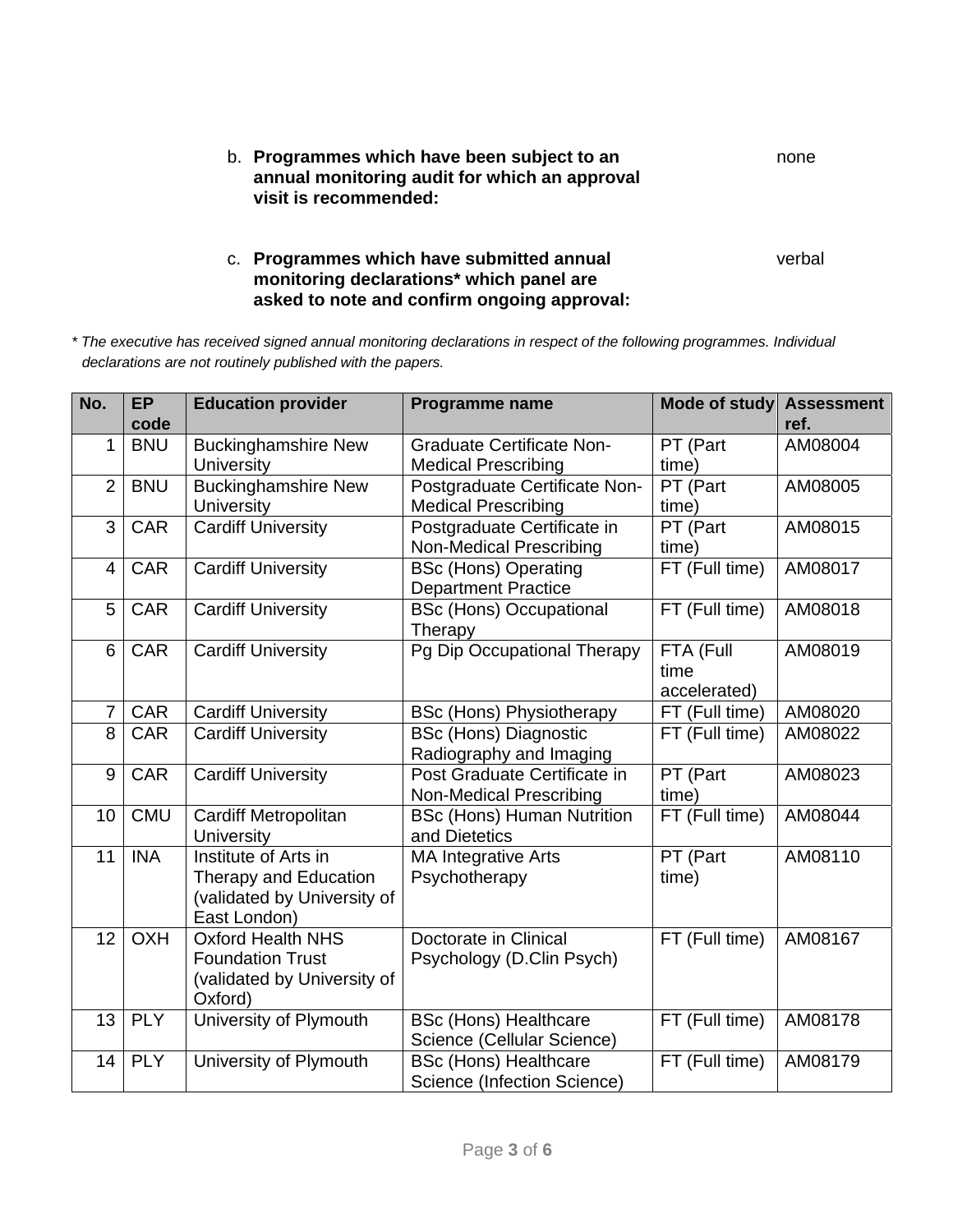| $15$   PLY | University of Plymouth              | <b>BSc (Hons) Healthcare</b><br>Science (Blood Science) | FT (Full time) $ AM08185$         |         |
|------------|-------------------------------------|---------------------------------------------------------|-----------------------------------|---------|
| $16$ QMU   | Queen Margaret<br><b>University</b> | <b>BSc (Hons) Occupational</b><br>Therapy               | FT (Full time)                    | AM08193 |
| $17$ YSJ   | <b>York St John University</b>      | <b>MSc Occupational Therapy</b><br>(Pre-registration)   | FTA (Full<br>time<br>accelerated) | AM08309 |

## 5. **Major change**

#### a. **Programmes which have been subject to major** enclosure 2 **change and for which ongoing approval is recommended:**

| No.            | <b>EP</b><br>code | <b>Education provider</b>                        | <b>Programme name</b>                                                             | Mode of study Assessment | ref.    |
|----------------|-------------------|--------------------------------------------------|-----------------------------------------------------------------------------------|--------------------------|---------|
| 1              | <b>BRI</b>        | University of Brighton                           | <b>BSc (Hons) Paramedic</b><br>Practice                                           | FT (Full time)           | MC04035 |
| $\overline{2}$ | <b>CHI</b>        | University of Chichester                         | <b>MA Social Work</b>                                                             | FT (Full time)           | MC03998 |
| $\overline{3}$ | <b>CHI</b>        | University of Chichester                         | <b>PGDip Social Work</b>                                                          | FT (Full time)           | MC04015 |
| $\overline{4}$ | <b>CMU</b>        | <b>Cardiff Metropolitan</b><br><b>University</b> | <b>Pg Dip Dietetics</b>                                                           | FT (Full time)           | MC04020 |
| 5              | <b>DER</b>        | University of Derby                              | <b>MA Art Therapy</b>                                                             | FT (Full time)           | MC03941 |
| 6              | <b>HER</b>        | University of<br>Hertfordshire                   | <b>BSc (Hons) Paramedic</b><br>Science                                            | FT (Full time)           | MC04046 |
| $\overline{7}$ | <b>LEE</b>        | University of Leeds                              | <b>BSc (Hons) Radiography</b><br>(Diagnostic)                                     | FT (Full time)           | MC04007 |
| 8              | <b>MMU</b>        | Manchester Metropolitan<br><b>University</b>     | <b>BA (Hons) Social Work</b>                                                      | FT (Full time)           | MC04003 |
| 9              | <b>MMU</b>        | Manchester Metropolitan<br><b>University</b>     | <b>MA Social Work</b>                                                             | FT (Full time)           | MC04004 |
| 10             | <b>MMU</b>        | Manchester Metropolitan<br><b>University</b>     | PG Dip Social Work (Masters<br>Exit Route Only)                                   | FT (Full time)           | MC04101 |
| 11             | <b>NMU</b>        | Northumbria University at<br>Newcastle           | <b>BSc (Hons) Social Work</b>                                                     | FT (Full time)           | MC04016 |
| 12             | <b>NMU</b>        | Northumbria University at<br>Newcastle           | <b>MA Social Work</b>                                                             | FT (Full time)           | MC04017 |
| 13             | <b>NMU</b>        | Northumbria University at<br>Newcastle           | <b>Post Graduate Certificate</b><br><b>Approved Mental Health</b><br>Professional | PT (Part<br>time)        | MC04018 |
| 14             | <b>NMU</b>        | Northumbria University at<br>Newcastle           | Prescribing for Non-Medical<br><b>Health Professionals</b>                        | PT (Part<br>time)        | MC04043 |
| 15             | <b>NMU</b>        | Northumbria University at<br>Newcastle           | Prescribing for Non Medical<br><b>Health Professionals</b>                        | PT (Part<br>time)        | MC04044 |
| 16             | <b>NMU</b>        | Northumbria University at<br>Newcastle           | Prescribing for Non Medical<br><b>Health Professionals</b>                        | FT (Full time)           | MC04045 |
| 17             | <b>POR</b>        | University of Portsmouth                         | Postgraduate Diploma in<br><b>Forensic Psychology Practice</b>                    | FT (Full time)           | MC03979 |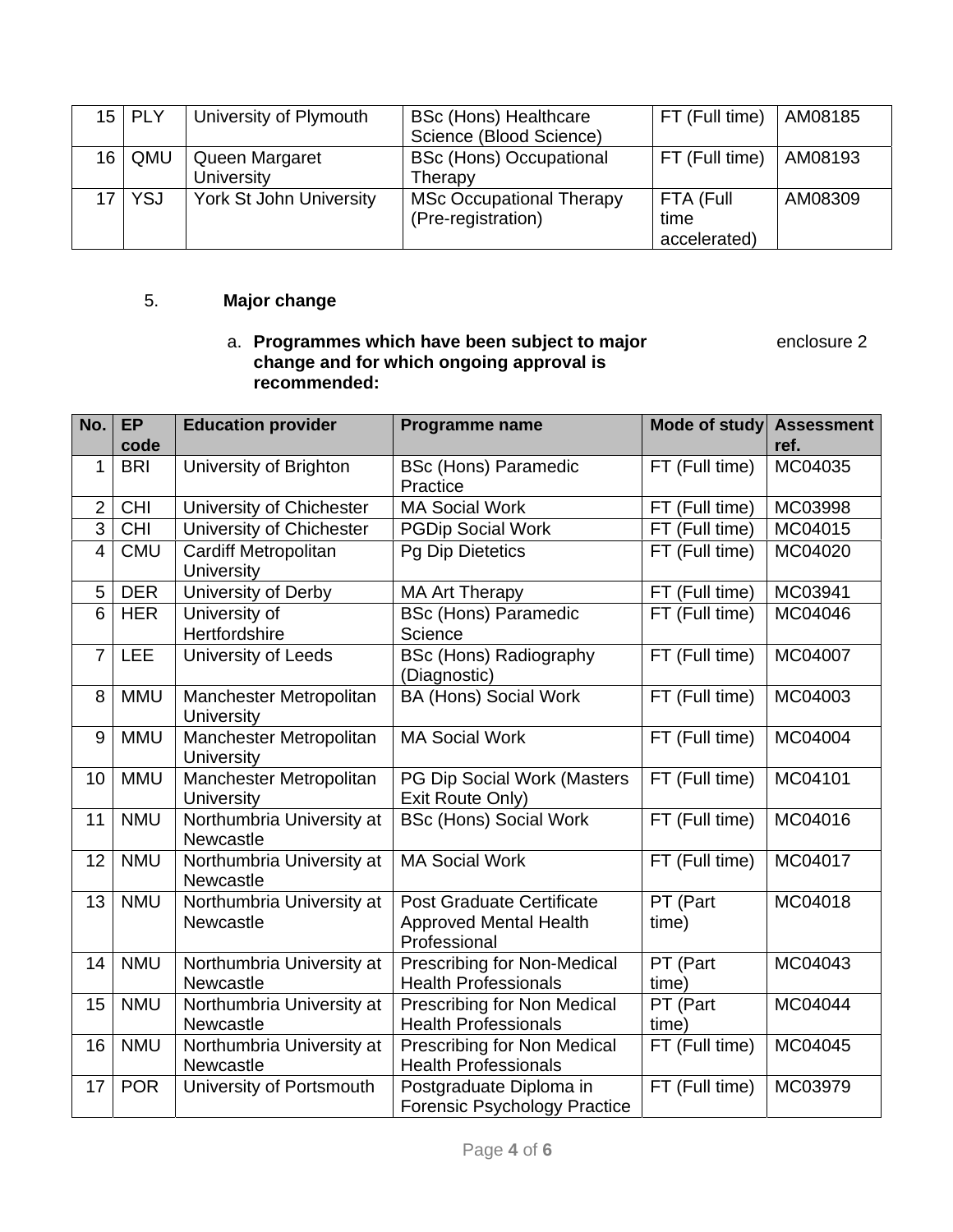| 18 | <b>POR</b> | University of Portsmouth               | Professional Doctorate in<br><b>Forensic Psychology</b>                                                    | FT (Full time)                    | MC03980 |
|----|------------|----------------------------------------|------------------------------------------------------------------------------------------------------------|-----------------------------------|---------|
| 19 | <b>RGU</b> | The Robert Gordon<br><b>University</b> | Master of Occupational<br>Therapy (MOccTh)                                                                 | FT (Full time)                    | MC04075 |
| 20 | <b>SUS</b> | <b>University of Sussex</b>            | <b>BA (Hons) Social Work</b>                                                                               | FT (Full time)                    | MC04009 |
| 21 | <b>SUS</b> | <b>University of Sussex</b>            | <b>BA (Hons) Social Work</b>                                                                               | PT (Part<br>time)                 | MC04010 |
| 22 | <b>SWA</b> | <b>Swansea University</b>              | DipHE Paramedic Science                                                                                    | FT (Full time)                    | MC04052 |
| 23 | <b>SWA</b> | <b>Swansea University</b>              | <b>Diploma Higher Education</b><br>Paramedic Science for<br><b>Emergency Medical</b><br><b>Technicians</b> | PT (Part<br>time)                 | MC04053 |
| 24 | <b>WOL</b> | University of<br>Wolverhampton         | <b>BA (Hons) Social Work</b>                                                                               | FT (Full time)                    | MC04055 |
| 25 | <b>WOL</b> | University of<br>Wolverhampton         | PG Diploma Social Work<br>(Masters Exit Route Only)                                                        | FT (Full time)                    | MC04058 |
| 26 | <b>WOL</b> | University of<br>Wolverhampton         | <b>MA Social Work</b>                                                                                      | FT (Full time)                    | MC04059 |
| 27 | <b>YOR</b> | University of York                     | <b>Supplementary Prescriber</b><br>(Level 6)                                                               | PT (Part<br>time)                 | MC04063 |
| 28 | <b>YOR</b> | University of York                     | <b>Supplementary Prescriber</b><br>(Level 7)                                                               | PT (Part<br>time)                 | MC04064 |
| 29 | <b>YOR</b> | University of York                     | Independent and<br><b>Supplementary Prescribing</b><br>for Nurses, Midwives and<br><b>AHPs Level 6</b>     | PT (Part<br>time)                 | MC04065 |
| 30 | <b>YOR</b> | University of York                     | Independent and<br><b>Supplementary Prescribing</b><br>for Nurses, Midwives and<br>AHPs Level 7            | PT (Part<br>time)                 | MC04066 |
| 31 | <b>YSJ</b> | York St John University                | <b>MSc Occupational Therapy</b><br>(Pre-registration)                                                      | FTA (Full<br>time<br>accelerated) | MC04069 |

#### b. **Programmes which have been subject to major** none **change for which an approval visit is recommended**

6. **Withdrawal of ongoing approval from programmes that are no longer admitting students (closure of a programme)**